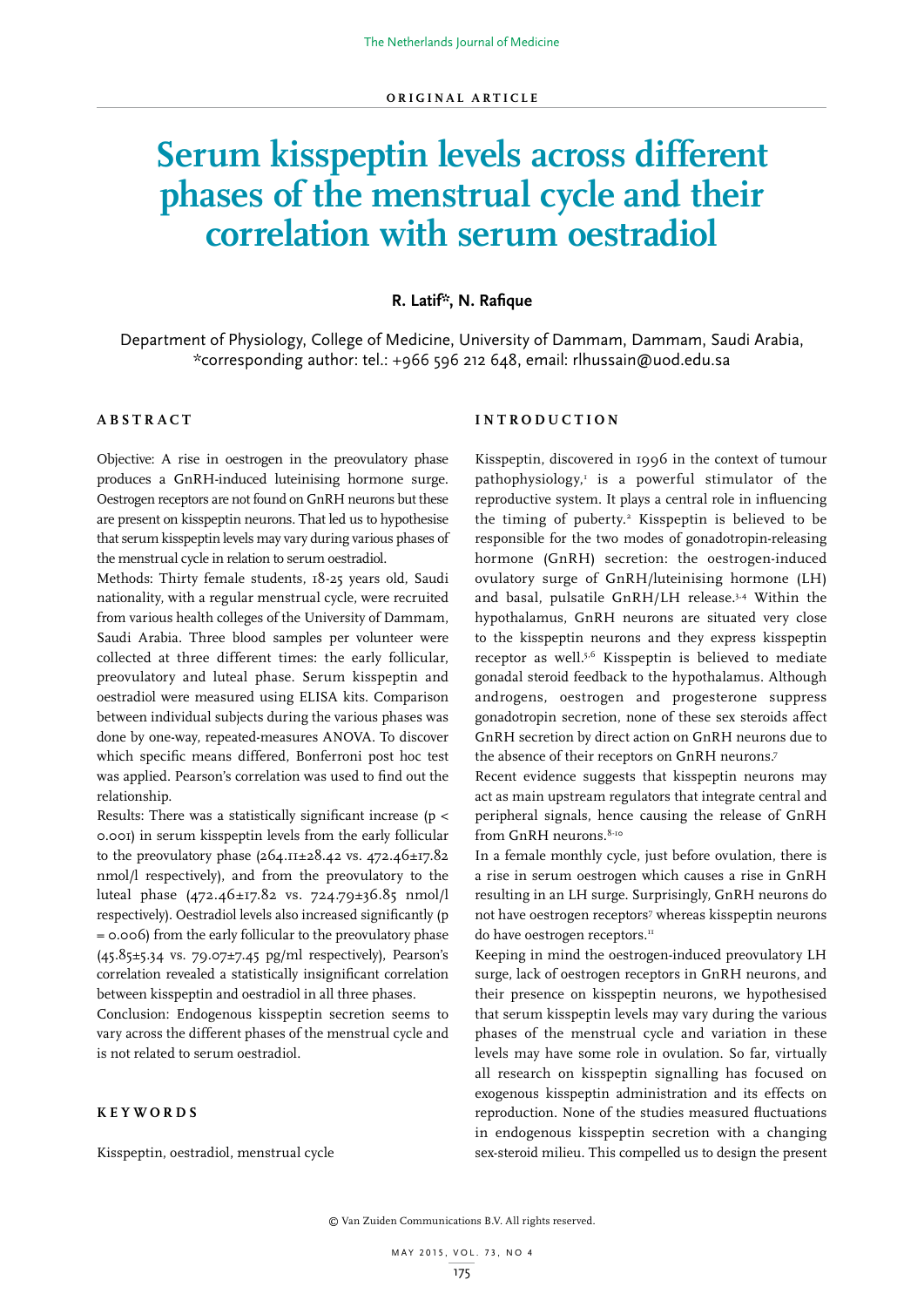project and to determine serum kisspeptin levels in various stages of the menstrual cycle in Saudi female students.

### **MATERIAL AND METHODS**

Permission and ethical approval for this study were sought from the deanship of Scientific Research, University of Dammam, Saudi Arabia. Thirty female students from various colleges within our university were recruited. The study participants met the following inclusion criteria: 18-25 years old Saudi females, with a regular menstrual cycle (cycle length varying between 25 and 35 days with no more than 5 day variability), no use of prescription medications (including hormonal contraception) for at least 2 months before the study, and willing to participate. Exclusion criteria were the presence of a chronic medical condition, irregular menstruation, and inaccessibility to follow-up.

The subjects were briefed about the project in a familiarisation session. They agreed to inform us on the first day of their next cycle to plan the dates for the blood sampling. The individual length of each participant's menstrual cycle was considered when scheduling their appointments for the experiments. Three blood samples per volunteer were collected at three different times.<sup>12</sup>

1) Early follicular phase: During days 2-5 from the onset of the menstrual cycle.

2) Preovulatory phase: During 11-16 days before the onset of the next menstrual cycle.

3) Luteal phase: 3-5 days before the onset of the next menstrual cycle.

Verification of the menstrual cycle phase was done by basal body temperature (BBT, high oestrogen during the follicular phase lowers BBT; high progesterone after ovulation raises BBT)<sup>12</sup> and serum oestradiol levels.<sup>13-15</sup>

All blood samples were obtained by venipuncture, after an overnight fast between 8-10 a.m. (in order to minimise the effect of circadian rhythm on kisspeptin levels). These samples were allowed to clot and centrifuged within 30 minutes after venipuncture. The serum obtained was frozen at -80 °C until further analysis by ELISA kits for measurement of serum kisspeptin and oestradiol.

# **STATISTICAL ANALYSIS**

Statistical analysis was done by SPSS version 20. Mean, maximum, minimum and standard deviation were calculated by descriptive statistics. Comparison between individual subjects during the follicular, luteal and ovulatory phase was done by one-way, repeated-measures ANOVA. In case of data violation of the assumption of sphericity, we used Greenhouse-Geisser values. To discover

which specific means differed, the Bonferroni post hoc test was applied. Pearson's correlation was used to find out the relationship. For all tests, the level of significance was set at  $p < 0.05$ .

#### **RESULTS**

The mean duration of the menstrual cycle in all study subjects was  $29 \pm i$  (mean  $\pm$  SD) days (27-31 days). The duration of the menses was  $6\pm i$  days (mean  $\pm$  SD). All participants recruited had, according to their past history, a regular menstrual cycle. Serum kisspeptin and oestradiol levels were different in the different phases of the menstrual cycle (*table 1*). Maximum concentrations of oestradiol and kisspeptin were observed in the preovulatory and luteal phase, respectively. The repeated measures ANOVA with a Greenhouse-Geisser correction revealed that mean serum kisspeptin differed statistically significantly between time points/phases  $(f = 61.524, p = 0.000)$ . Post hoc testing using the Bonferroni correction revealed that there was a statistically significant increase  $(p = 0.000)$  in serum kisspeptin levels from the early follicular to the preovulatory phase  $(264.11 \pm 28.42 \text{ vs. } 472.46 \pm 17.82 \text{ nmol/l respectively})$ , and from the preovulatory to the luteal phase  $(472.46 \pm 17.82)$ vs. 724.79±36.85 nmol/l respectively) (*table 1*). Therefore, we can conclude that serum kisspeptin levels change statistically significantly across these three phases of menstruation.

The repeated measures ANOVA with a Greenhouse-Geisser correction determined that mean serum oestradiol also differed statistically significantly between time points/ phases ( $f = 6.632$ ,  $p = 0.004$ ). Post hoc testing using the Bonferroni correction revealed that there was a statistically significant ( $p = 0.006$ ) increase in serum oestradiol levels from the early follicular to the preovulatory phase  $(45.85\pm5.34 \text{ vs. } 79.07\pm7.45 \text{ pg/ml respectively})$ , but statistically insignificant ( $p = I.000$ ) decrease from the preovulatory to the luteal phase  $(79.07\pm7.45 \text{ vs. } 68.95\pm6.41)$ pg/ml respectively) *(table 1*).

No correlation was found between serum kisspeptin and oestradiol in the follicular, preovulatory and luteal phase.

## **DISCUSSION**

The present study revealed endogenous kisspeptin secretion in the various phases of the menstrual cycle in young female participants with regular menstruation. To our knowledge, this is the first analysis of its type. We did not find any association between serum kisspeptin levels and body mass index; a finding in accordance with a recent study in which no remarkable changes in kisspeptin

Latif et al. Kisspeptin and the menstrual cycle.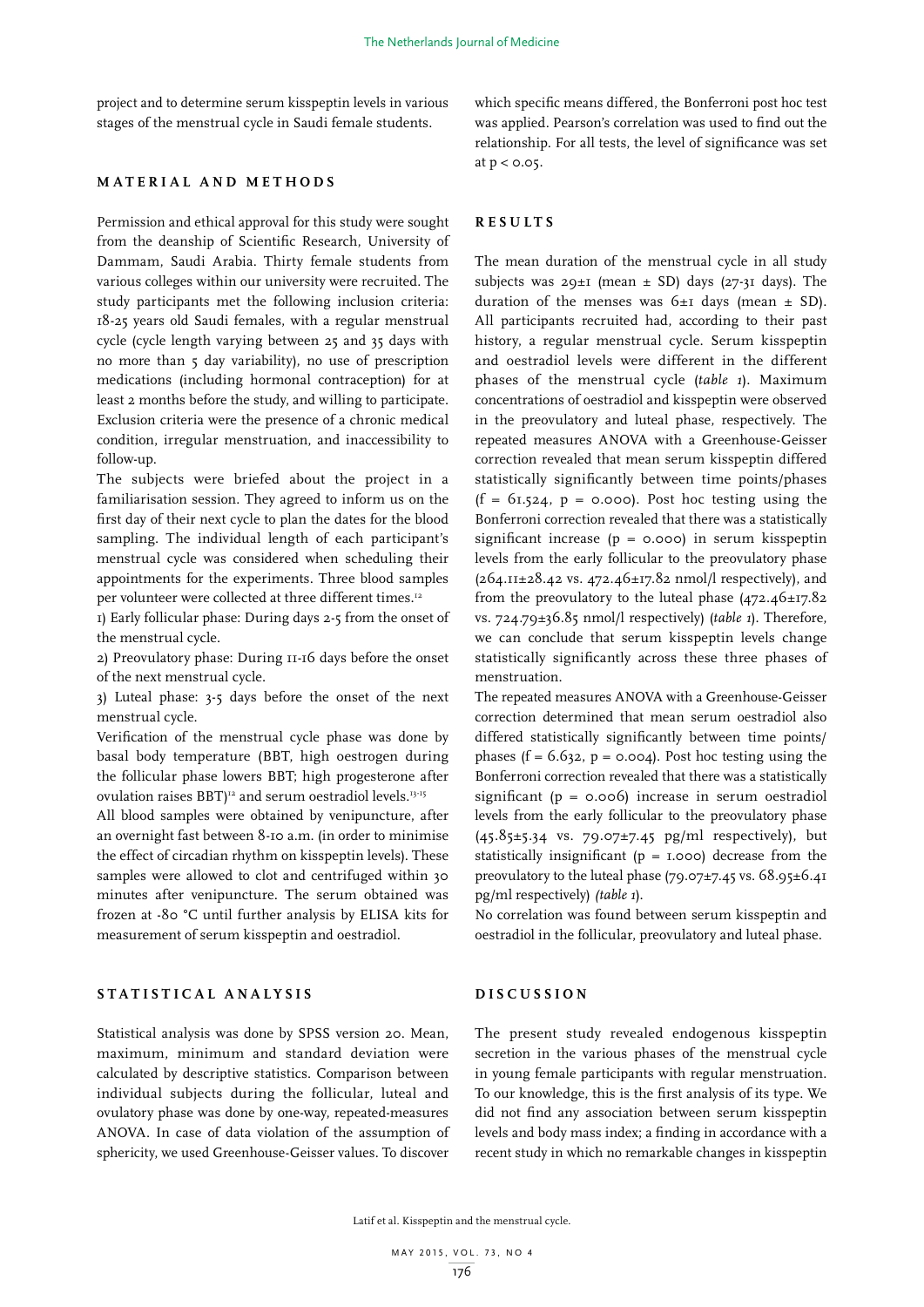| <b>Table 1.</b> Serum kisspeptin and serum oestradiol in various stages of menstrual cycle |                                           |                                  |          |              |                     |
|--------------------------------------------------------------------------------------------|-------------------------------------------|----------------------------------|----------|--------------|---------------------|
| Early follicular<br>phase<br>$(Mean \pm SEM)$                                              | Preovulatory<br>phase<br>$(Mean \pm SEM)$ | Luteal phase<br>$(Mean \pm SEM)$ | p value* | p value**    |                     |
|                                                                                            |                                           |                                  |          | FP versus OP | <b>OP</b> versus LP |
| $264.11 \pm 28.42$                                                                         | 472.46±17.82                              | $724.79 \pm 36.85$               | 0.000    | 0.000        | 0.000               |
| $45.85 \pm 5.34$                                                                           | $79.07 + 7.45$                            | $68.95 \pm 6.41$                 | 0.004    | 0.006        | <b>I.000</b>        |
|                                                                                            |                                           |                                  |          |              |                     |

\*p value was determined with one-way, repeated-measures ANOVA; \*\*P value was determined by Bonferroni (95% confidence interval); FP = early follicular<br>phase; OP = preovulatory phase; LP = luteal phase.

expression were found in diet-induced obese experimental rats compared with controls.<sup>16</sup> Serum concentrations of kisspeptin and oestradiol both increased statistically significantly in the preovulatory phase when compared with the early follicular phase (*table 1*). Hence, our study indicates that as the sex-steroid milieu (oestrogen and progesterone) fluctuates during the different phases of the female menstrual cycle, kisspeptin levels also fluctuate. Mammalian ovulation requires an LH surge brought about by the positive feedback action of oestradiol on GnRH release. High kisspeptin levels in the preovulatory phase suggest that kisspeptin might be responsible for the LH surge. Our results are in agreement with Smith *et al*., who showed that kisspeptin expression increases just before ovulation and during a steroid-induced LH surge in ovariectomised rats.17 Clarkson *et al*. also revealed that kisspeptin neurons become activated at the time of ovulation.18 Some studies have shown that inhibition of kisspeptin action abolishes the pro-oestrous LH surge and inhibits oestrous cyclicity in rats.19,20 Thus, kisspeptin signalling seems to be essential for the preovulatory GnRH/LH surge. As further proof in the role of kisspeptin in ovulation, recent evidence suggests that lactating rats have low levels of KiSS mRNA and protein in the hypothalamus.<sup>21</sup> Hence, the cause of increased kisspeptin in the ovulatory phase could be increased activation of kisspeptin neurons and increased expression induced by high oestradiol as documented in above-mentioned animal studies.

Few studies have measured the response to exogenous kisspeptin administration in terms of GnRH-stimulated LH release in varying sex-steroid milieus such as the follicular, preovulatory and luteal phase women.<sup>22</sup> Yee-Ming Chan detected that the response to kisspeptin (as measured by kisspeptin-induced, GnRH-induced LH pulse) was largest in preovulatory women, intermediate in luteal-phase women, and smallest in follicular-phase women.22 Dhillo *et al*. 23 similarly observed the largest LH responses in preovulatory women after exogenous administration of kisspeptin compared with the follicular and luteal phases. Jayasena *et al*. 24 discovered that preovulatory women had a significantly large LH response

to kisspeptin but early to mid-follicular-phase women did not. These findings are also concordant with studies in rats<sup>10</sup> and sheep<sup>25</sup> in which the largest LH response to kisspeptin was seen just before ovulation.

We also observed a significant increase in serum kisspeptin levels from the preovulatory to the luteal phase. At the moment we are unable to provide a rational clarification for this rise. However, as more and more avenues about kisspeptin are explored, we may come up with an appropriate justification in forthcoming years.

The serum oestradiol levels showed typical monthly variations, with the lowest oestradiol levels in early follicular, intermediate in luteal and peak levels in preovulatory phase, in accordance with previous research.26,27 Our data also suggested that serum kisspeptin levels were not related to oestradiol in any of the stages. Further studies should be performed to explore the factors affecting serum kisspeptin levels.

#### **CONCLUSION**

By measuring serum kisspeptin levels in females during the different phases of the menstrual cycle and by relating these to oestradiol, we are beginning to gather insight into the fundamental physiology of kisspeptin across the human menstrual cycle. Our results suggest that endogenous kisspeptin secretion varies across the menstrual cycle. However, kisspeptin levels do not seem to be related to oestradiol in any of the stages. The physiological mechanisms underpinning these differences may be explored by prospective studies measuring kisspeptin under conditions where the sex-steroid milieu and other factors are directly controlled and manipulated.

## STRENGTH AND LIMITATIONS, AND **RECOMMENDATION**

The strength of our study lies in its novelty, being the first one to explore kisspeptin fluctuations across the menstrual cycle. Although the sample size was relatively

Latif et al. Kisspeptin and the menstrual cycle.